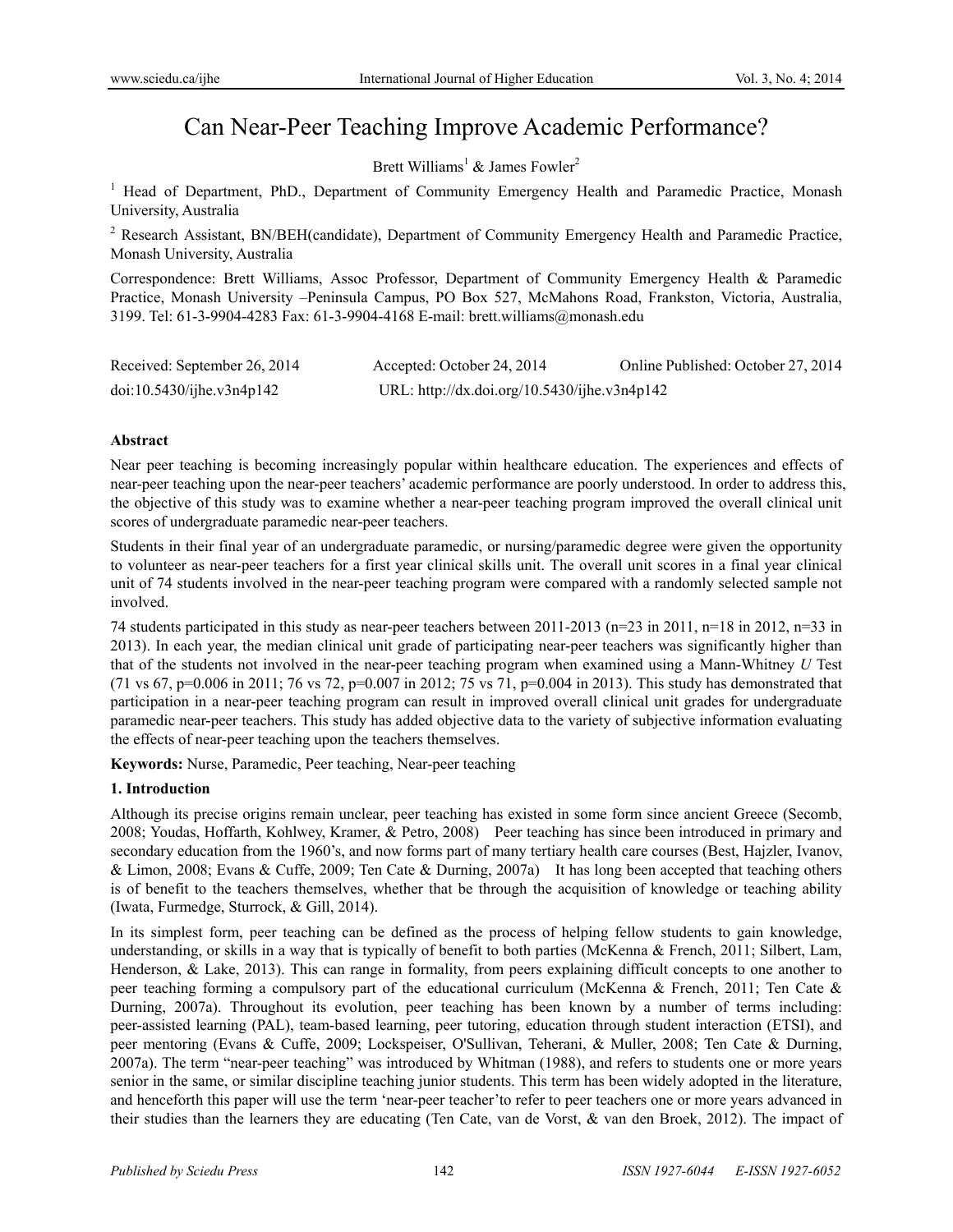near-peer teaching upon student learners across a range of healthcare disciplines has been well documented. In a retrospective analysis of 36 medical courses Ten Cate et al. (2012) found that students taught by near-peers outperformed their faculty-taught colleagues in 29 of those courses. Similarly, in a randomised controlled trial by Hughes et al. (2010), near-peer taught medical students had equal pass rates to their expert-taught peers in an advanced resuscitation objective structured clinical examination (OSCE) following a seven week course. Similar results have also been obtained with students from other healthcare disciplines, with Perkins et al. (2002) determining that dental, medical, nursing, and physiotherapy students were significantly more likely to pass a practical CPR examination when taught by near-peers than when taught by experienced clinical staff.

However, the experiences and effects of near-peer teaching upon the academic performance of near-peer teachers themselves are much less clearly understood. Much of the available literature is descriptive in nature, and there is a distinct paucity of papers empirically evaluating what, if any, impact near-peer teaching has upon the knowledge and skill acquisition of near-peer teachers. Subjective analyses have revealed possible benefits of increases in motivation, confidence, reflective practice, communication skills, deeper learning, as well as teaching and feedback ability (Evans & Cuffe, 2009; McKenna & French, 2011; Nelson et al., The role of paramedics within Australia has undergone dramatic change within recent decades (O'Meara, 2009; Williams, Onsman, & Brown, 2009, 2012). There has been a shift in focus from protocol-driven 'treat and transport', towards 'assess, treat, and refer appropriately'guided by autonomous judgement and clinical reasoning (O'Meara, 2009; Williams et al., 2009, 2012). Alongside these changes is an increased requirement to educate patients regarding treatment plans and other healthcare practitioners as they develop skills and knowledge. This belief appears to be shared by the current paramedic workforce, with an analysis by Williams et al. (2012) finding that 'leadership and mentoring'was viewed as an important graduate attribute amongst 872 practicing paramedics. Similarly, a significant proportion of the 78 paramedic students who participated McLelland et al.'s (2013) inter-professional near-peer teaching study responded positively to the statement that "teaching is an important role for paramedics." Furthermore, both of the peak bodies for paramedic practice within Australia: Paramedics Australasia (2011) and the Council of Ambulance Authorities (2010), list "Participates in the mentoring, teaching, and development of others"as a key competency.

Despite this, there are currently no formal standalone units in teaching methods or pedagogical theory within the Australian paramedic curricula nationally. The majority of undergraduate paramedic degrees in Australia are now nationally accredited. As described in the literature review below, there is a distinct lack of data measuring the effects of near-peer teaching upon the teachers themselves. This is particularly evident within undergraduate paramedic education, where only limited and underpowered attempts have been made to evaluate the effects of near-peer teaching. (Best et al., 2008; Williams, Fellows, Eastwood, Wallis, & McKenna, 2013 (in press)).

Therefore, in order to address the limited objective data regarding the impact of near-peer teaching upon academic performance, the objective of this study was to examine whether a near-peer teaching program improved the overall clinical unit scores of undergraduate paramedic near-peer teachers.

# **2. Literature Review**

The prevalence of near-peer teaching within healthcare education is increasing, and hence there has also been an increase in associated literature. There have been numerous studies evaluating perceptions and effects of near-peer teaching upon the learners, some of which are outlined below. Conversely, it appears as if there is a relative paucity in studies evaluating the effects of near-peer teaching upon the teachers themselves.

In a retrospective analysis of 36 medical courses Ten Cate et al. (2012) found that students taught by near-peers outperformed their faculty-taught colleagues in 29 of those courses. Similarly, in a randomised controlled trial by Hughes et al. (2010), near-peer taught medical students had equal pass rates to their expert-taught peers in an advanced resuscitation objective structured clinical examination (OSCE) following a seven week course. Similar results have also been obtained with students from other healthcare disciplines, with Perkins et al. (2002) determining that dental, medical, nursing, and physiotherapy students were significantly more likely to pass a practical CPR examination when taught by near-peers than when taught by experienced clinical staff.

Through a series of evaluative reviews, near-peer learners have reported numerous benefits of near-peer teaching. Near-peer learners have identified near-peer teachers as more approachable, and better able to create a relaxed atmosphere for raising concerns or difficulties (McLelland et al., 2013; Ten Cate & Durning, 2007a, 2007b). The concept of cognitive congruence describes the reduced distance in academic knowledge and cognitive development between near-peer teachers and learners (Lockspeiser et al., 2008; Ten Cate & Durning, 2007a, 2007b; Yu et al., 2011). As a result of this, learners report that near-peers are better able to understand the learning needs of students, and hence target information at an appropriate knowledge level (Lockspeiser et al., 2008; Rashid, Sobowale, & Gore,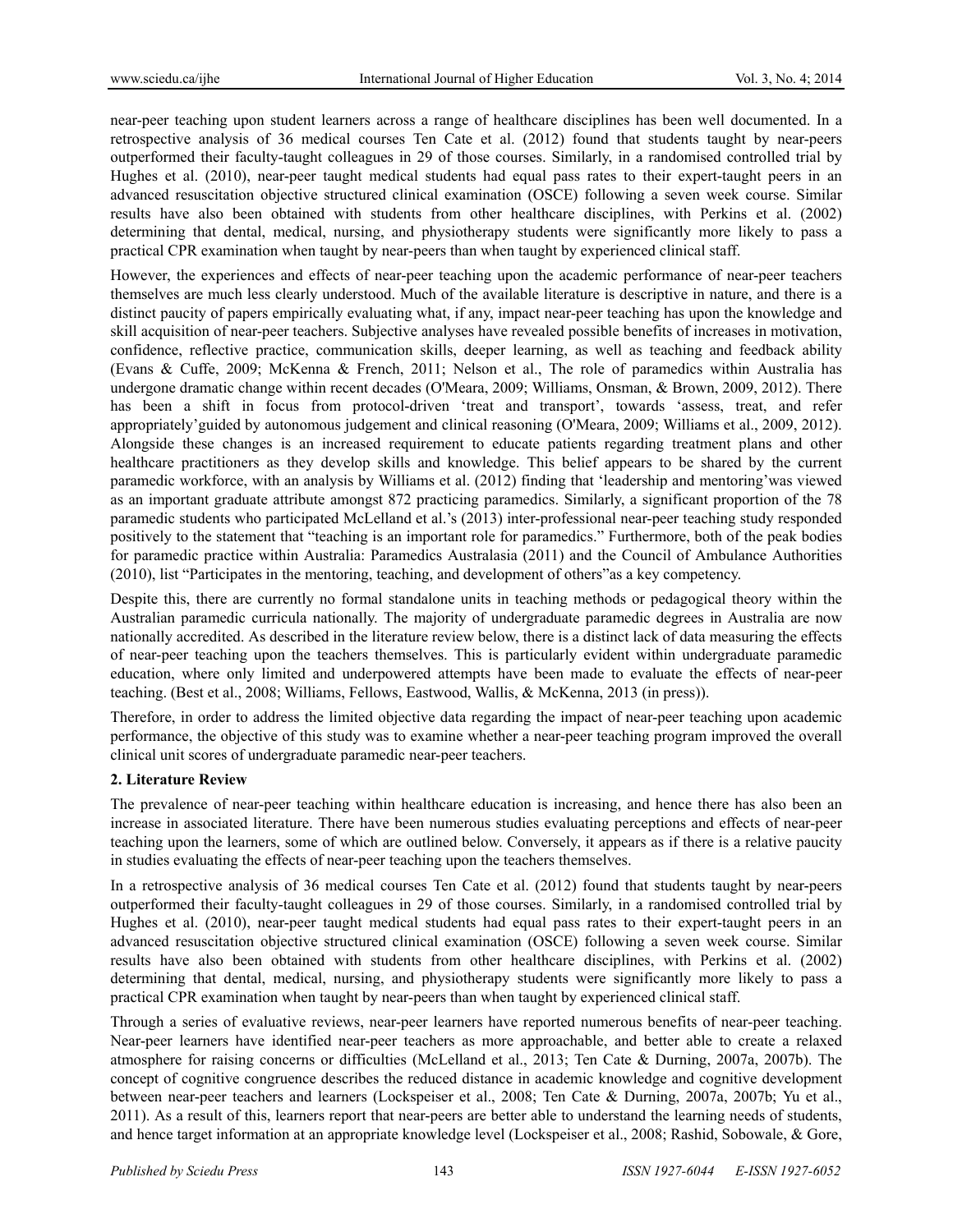2011; Ten Cate et al., 2012). Lockspeiser et al. (2008) empirically validated this theory using focus groups and surveys of 111 first year medical students who were taught by second year near-peers. In this study, learners reported that near-peer teachers were better able to predict, and subsequently explain methods to overcome difficult concepts, suggesting they understood the learner's level of knowledge; a key aspect of cognitive congruence (Lockspeiser et al., 2008). Additional benefits of increased learner motivation, confidence, emotional support, and acquisition of the 'unwritten rules'to get through the course of study have also been reported (McKenna & French, 2011; Secomb, 2008; Ten Cate & Durning, 2007a; Yu et al., 2011). Near-peer teaching is also viewed by learners as a preferred method of teaching, with McLelland et al. (2013) finding that 76.9% of 78 participating undergraduate paramedic students enjoyed interacting with midwifery students in an inter-professional near-peer teaching program in Australia. Similarly, almost all learners who participated in a peer mentoring program in paramedic studies at an Australian university perceived the program as a positive experience, with both social and cognitive benefits highlighted (Best et al., 2008).

However, the experiences and effects of near-peer teaching upon the academic performance of near-peer teachers themselves are much less clearly understood. Much of the available literature is descriptive in nature, and there is a distinct paucity of papers empirically evaluating what, if any, impact near-peer teaching has upon the knowledge and skill acquisition of near-peer teachers.

In one of only few studies to do so within paramedic education, Williams et al. (2013 (in press)) describe a pilot study that later evolved into the near-peer teaching program featured in this study. However, the primary focus was upon the subjective experiences of near-peer teachers rather than empirical impacts upon final grade scores, and only two years of data was available (Williams et al., 2013 (in press)). Nonetheless, as a comparison finding it was reported that those participating in near-peer teaching achieved statistically significantly higher final clinical exam scores (76.5% vs. 71.0%: p<0.0001, and 75.2% vs.72.7%: p<0.0001) (Williams et al., 2013 (in press)). While Williams et al.'s (2013 (in press)) study used single exam scores to examine the effects of near-peer teaching, this study facilitated a more thorough examination by comparing final grade scores for the entire clinical unit.

The efficacy of near-peer teaching at increasing the teacher's knowledge acquisition and retention has been established within the areas of medical and physiotherapy education (Peets et al., 2009; Youdas et al., 2008). Peets et al. (2009) randomly allocated 135 medical students specific topics to teach their peers within a gastroeneterology/haematology course, and subsequently found that students outperformed their colleagues in exam questions regarding the topic they acted as peer teachers for (mean score 80.7% vs 77.6%, p<0.01). In a smaller study, Youdas et al. (2008) found that of four physiotherapy students involved in near-peer teaching of anatomy, three achieved above the class mean in a final anatomy exam. As these results were obtained following studies on semi-cognate professions, caution should be taken before extrapolating findings to the field of paramedic education.

Conversely, in a study of similar design to this one, Iwata et al. (2014) found that near-peer teaching did not result in significant improvements to academic performance amongst medical students after accounting for possible self-selection bias. However, Iwata et al.'s (2014) volunteer near-peer teachers demonstrated significantly greater academic aptitude than their colleagues prior to commencing the program. Despite showing that near-peer teaching significantly improved results in three different types of final year medical school exams from 2010-2012 (p=0.001-p=0.009), when using year 4 examination results as a co-variate in ANCOVA, any improvements to academic performance were no longer significant (p=0.090-p=0.851) (Iwata et al., 2014). Iwata et al. (2014) present an innovative approach to retrospectively addressing the possible self-selection bias that could be reproduced in future studies. However, once again, caution must be taken before extending these results to paramedic education.

## **3. Methods**

## *Design:*

A comparative research design was used to compare the clinical unit grades of near-peer teachers with colleagues not involved in near-peer teaching over a three year period from 2011 to 2013.

### *Participants:*

Students in their final year of the Bachelor of Emergency Health (BEH) at Monash University were given the opportunity to volunteer as near-peer teachers during practical classes of a first year clinical skills unit. Inclusion criteria were current enrolment in final year of the BEH, and willingness to voluntarily participate in the near-peer teaching program for at least five sessions. There were no exclusion criteria and no maximum number of available near-peer teacher positions, and hence it was not possible to prospectively control the sample size. Potential participants were advised of the near-peer teaching program through printed posters and short in-class information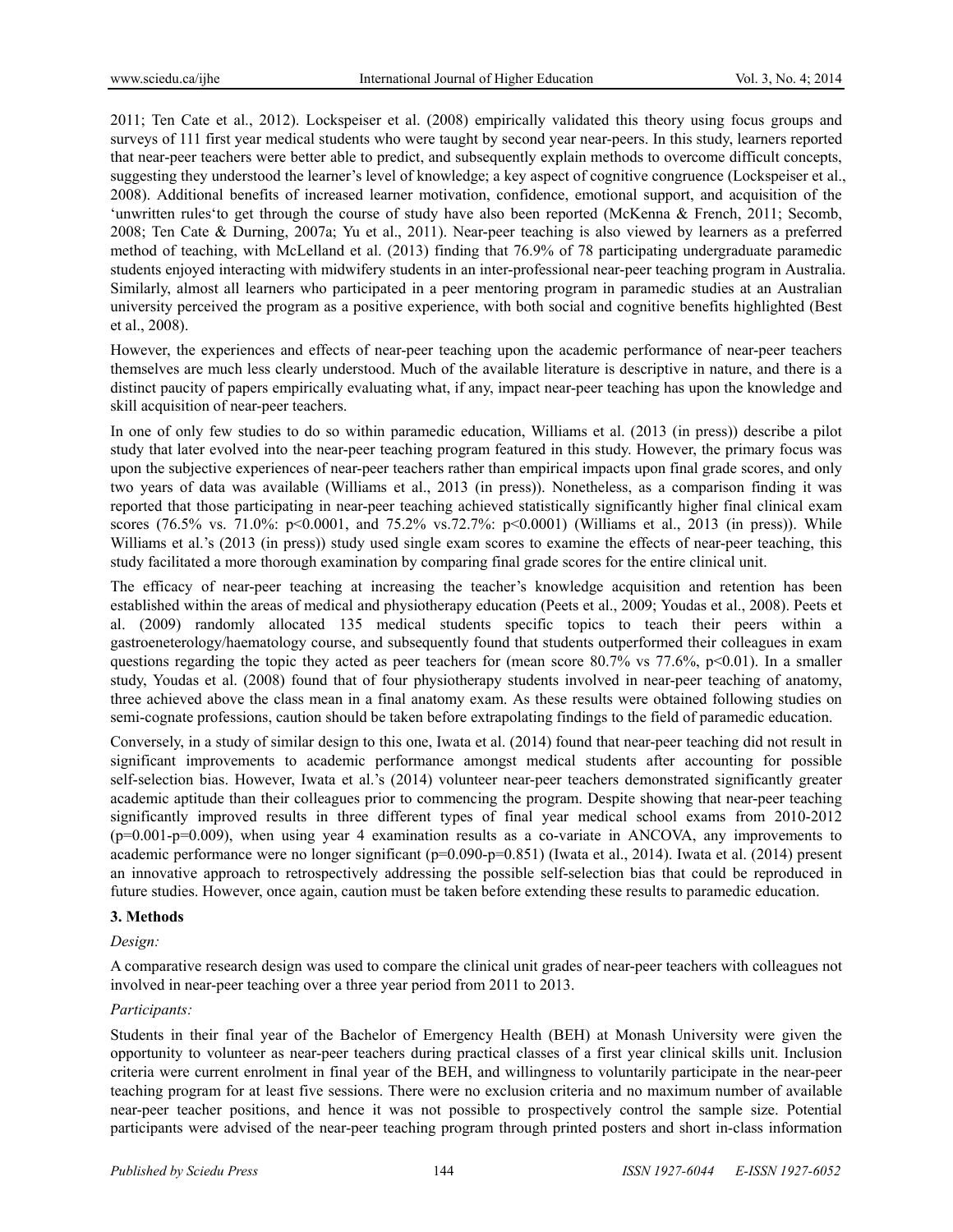sessions by academic staff. The BEH program is a three year pre-employment (pre-registration) degree offered to students seeking to practice as a paramedic within an emergency ambulance service. The BEH program does not include any formal education or assessment of students'ability to teach others. Prior to commencing the near-peer teaching program, some near-peer teachers were provided with a short session explaining the aims of near-peer teaching, learning outcomes, and various teaching methodologies. The near-peer teaching program ran for the full duration of the 12 week academic semester. Each near-peer teaching session was formative in nature and did not involve any assessment or summative grading for near-peer learners.

## *Procedures:*

During the near-peer teaching sessions, up to two near-peer teachers were placed in a class of approximately 12 first year students and one paid sessional university staff member during a practical and/or simulation class. The near-peer teachers worked alongside faculty staff to provide feedback, contribute to realistic case simulations, and share experiences and practical knowledge with first year students. Near-peers teachers allocated themselves to first year classes using an online class timetabling spreadsheet, which was subsequently shared with all sessional university staff. Detailed lesson plans, learning objectives, and anticipated learner difficulties were made available to near-peer teachers prior to their allocated near-peer teaching session.

Across three years the grades of the penultimate final clinical unit were compared between those involved in the near-peer teaching program and a random selection of students not involved in the program. To explore the accidental possibility of a self-selection bias, the examination scores between these two cohorts were also compared in two clinical subjects prior to commencing the near-peer teaching program in their final year a first year unit titled 'Clinical Concepts of Paramedic Practice', and a second year unit titled 'Paramedic Management of Cardiac and Respiratory Conditions'.

A short self-report survey was also distributed to participants prior to commencing the near-peer teaching program, and responses to the question 'do you think this peer teaching project will help you to achieve better grades in your paramedic clinical units?' were examined as additional comparison findings.

### *Instrumentation:*

Across three years, the overall unit scores in a final year BEH clinical unit of 74 students involved in the near-peer teaching program were compared with a randomly selected 74 students not involved in the program. Clinical unit results were collected over a three year period.

### *Statistical Analyses:*

Quantitative data was analysed using Statistical Package for the Social Sciences (SPSS, SPSS Inc., Chicago), investigating differences in median scores and interquartile ranges for the final year unit clinical unit scores. Demographic data were summarised by percentage. A Mann-Whitney *U* Test was performed to compare for differences in scores between those involved in near-peer teaching, and those not involved. Results were considered statistically significant if the p value was  $\leq 0.05$ .

### *Ethics:*

Ethics approval was granted by the Monash University Human Research Ethics Committee. Participants were provided with an explanatory statement and advised that their participation was voluntary. Participating students were able to withdraw from the near-peer teaching program at any time without penalty. The near-peer teaching program was overseen by academic staff for its full duration to ensure ethical conduct. Participant data was anonymised, and hence no names were associated with clinical unit scores or survey responses.

### **4. Results**

# *Participant Demographics:*

A total of n=74 students participated in this study between 2011-2013:  $(n=23 \text{ in } 2011, n=18 \text{ in } 2012, n=33 \text{ in } 2013)$ . The majority of near-peer teachers were female (68.9%) and under the age of 26 (72.9%) (see Table 1).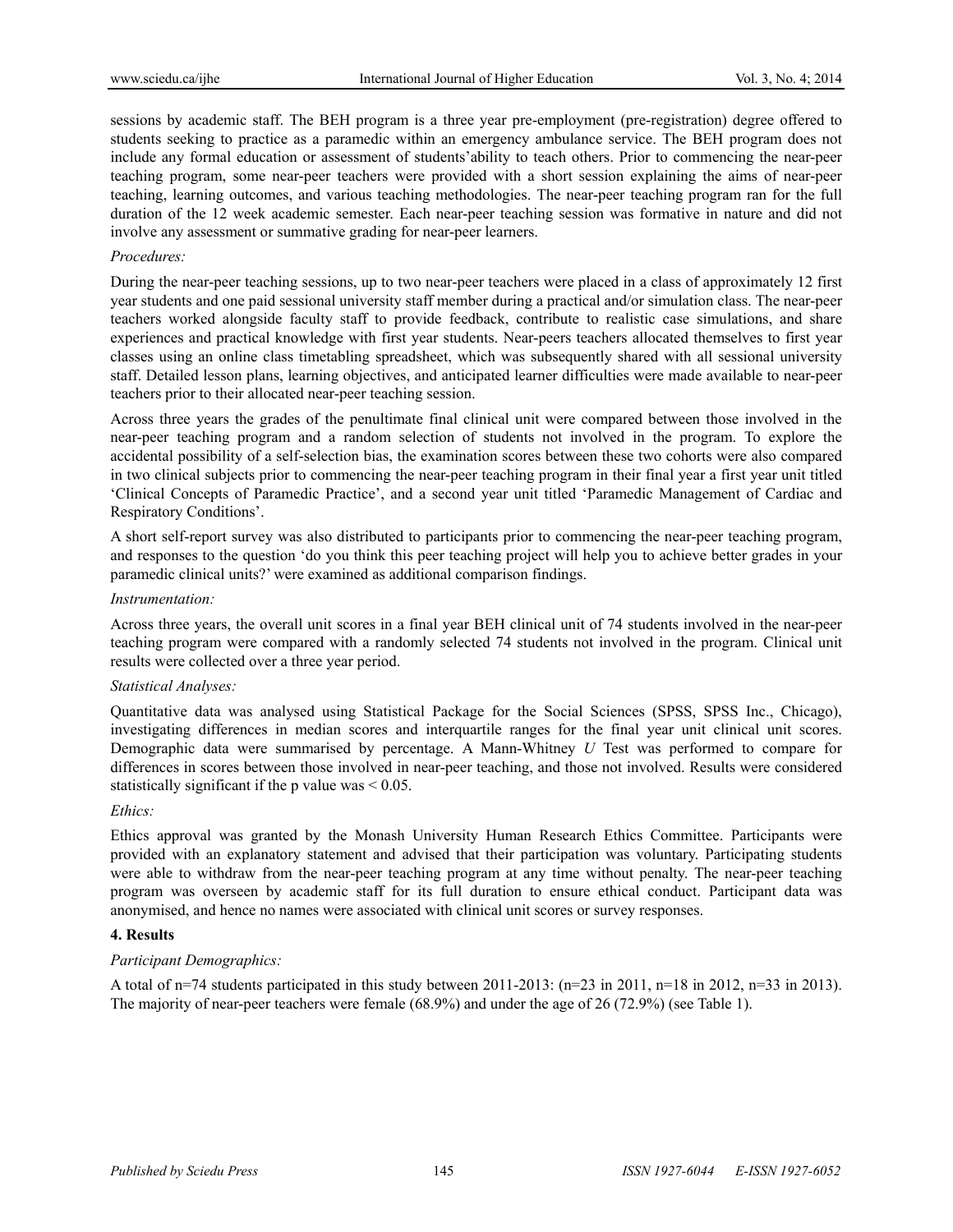|        |               | ັ່<br>2011  |               | 2012             |                  | 2013             |                  | All         |      |
|--------|---------------|-------------|---------------|------------------|------------------|------------------|------------------|-------------|------|
|        |               | $\mathbf n$ | $\frac{0}{0}$ | $\mathbf n$      | $\frac{0}{0}$    | $\mathbf n$      | $\frac{0}{0}$    | $\mathbf n$ | $\%$ |
| Age    | $\leq$ 21 yrs | 15          | 65.2          | $\overline{4}$   | 21.1             | 17               | 53.1             | 36          | 48.6 |
|        | $22-25$ yrs   | 3           | 13            | 9                | 47.4             | 6                | 18.8             | 18          | 24.3 |
|        | $26-30$ yrs   | 2           | 8.7           | 5                | 26.3             | $\boldsymbol{0}$ | $\boldsymbol{0}$ | $\tau$      | 9.5  |
|        | 31-35yrs      | 2           | 8.7           | $\boldsymbol{0}$ | $\boldsymbol{0}$ | 8                | 25               | 10          | 13.5 |
|        | $>36$ yrs     | 1           | 4.3           |                  | 5.3              |                  | 3.1              | 3           | 4.1  |
| Gender | Female        | 15          | 65.2          | 12               | 63.2             | 24               | 75               | 51          | 68.9 |
|        | Male          | 8           | 34.8          | 7                | 36.8             | 8                | 25               | 23          | 31.1 |

#### Table 1. Participant Demographics

*Comparison of Clinical Unit Overall Scores*

The median final year clinical unit scores of near-peer teachers  $(2011, n=23; 2012, n=18; 2013, n=33; total, n=74)$ were compared to that of a random selection of students not involved in the near-peer teaching program for each individual year from 2011-2013 (2011, n=23; 2012, n=18; 2013, n=33; total, n=74). In each year, there was a statistically significant difference between the peer teachers and those not involved in the near-peer teaching program (see Table 2).

Table 2. Final Year Clinical Unit Overall Scores

|      | Group                       | Final Year Clinical Unit<br>Score Md (IQR) | $\text{Si}\mathfrak{g}$ |
|------|-----------------------------|--------------------------------------------|-------------------------|
| 2011 | Near-peer teachers $(n=23)$ | $71(69-80)$                                |                         |
|      | Random sample $(n=23)$      | $67(59-75)$                                | $p=0.006$               |
| 2012 | Near-peer teachers $(n=19)$ | $76(72-86)$                                |                         |
|      | Random sample $(n=19)$      | 72 (70-78)                                 | $p=0.007$               |
| 2013 | Near-peer teachers $(n=32)$ | $75(73-78)$                                |                         |
|      | Random sample $(n=32)$      | $71(70-83)$                                | $P=0.004$               |

In an attempt to explore the extent of the self-selection bias, results in other clinical units were also examined in the same groups for year one (Clinical Concepts of Paramedic Practice), and year two (Paramedic Management of Cardiac and Respiratory conditions). As can be seen in Table 3, any differences in final grade scores between these two groups did not reach statistical significance in any year:  $(2011: p=.62-p=.79; 2012: p=.53-p=.99; 2013:$  $p=23-p=43$ ). In many years, the random sample who did not later become involved in near-peer teaching actually outperformed those who did. Whilst this does not exclude a possible self-selection bias, it seems to suggest that participants did not demonstrate any significant natural academic aptitude before participating in the near-peer teaching program.

Table 3. Academic Performance of Participants before Commencing Near-peer Teaching

|      | Group                       | Year<br>Clinical<br>First<br>Unit Score Md(IQR) | Sig      | Year<br>Clinical<br>Second<br>Unit Score Md (IQR) | Sig      |
|------|-----------------------------|-------------------------------------------------|----------|---------------------------------------------------|----------|
| 2011 | Near-peer teachers $(n=23)$ | 75 (73-78)                                      | $p=0.65$ | 75 (66-80)                                        | $p=0.62$ |
|      | Random sample $(n=23)$      | 74 (71-78)                                      | $p=0.67$ | 73 (66-78)                                        | $p=0.79$ |
| 2012 | Near-peer teachers $(n=19)$ | 74 (66-77)                                      | $p=0.53$ | 75 (70-80)                                        | $p=0.99$ |
|      | Random sample $(n=19)$      | 73 (67-78)                                      | $p=0.37$ | $75(71-80)$                                       | $p=0.95$ |
| 2013 | Near-peer teachers $(n=32)$ | 74 (68-76)                                      | $p=0.43$ | $72(66-75)$                                       | $p=0.42$ |
|      | Random sample $(n=32)$      | 75 (71-77)                                      | $p=0.23$ | 73 (67-75)                                        | $p=0.30$ |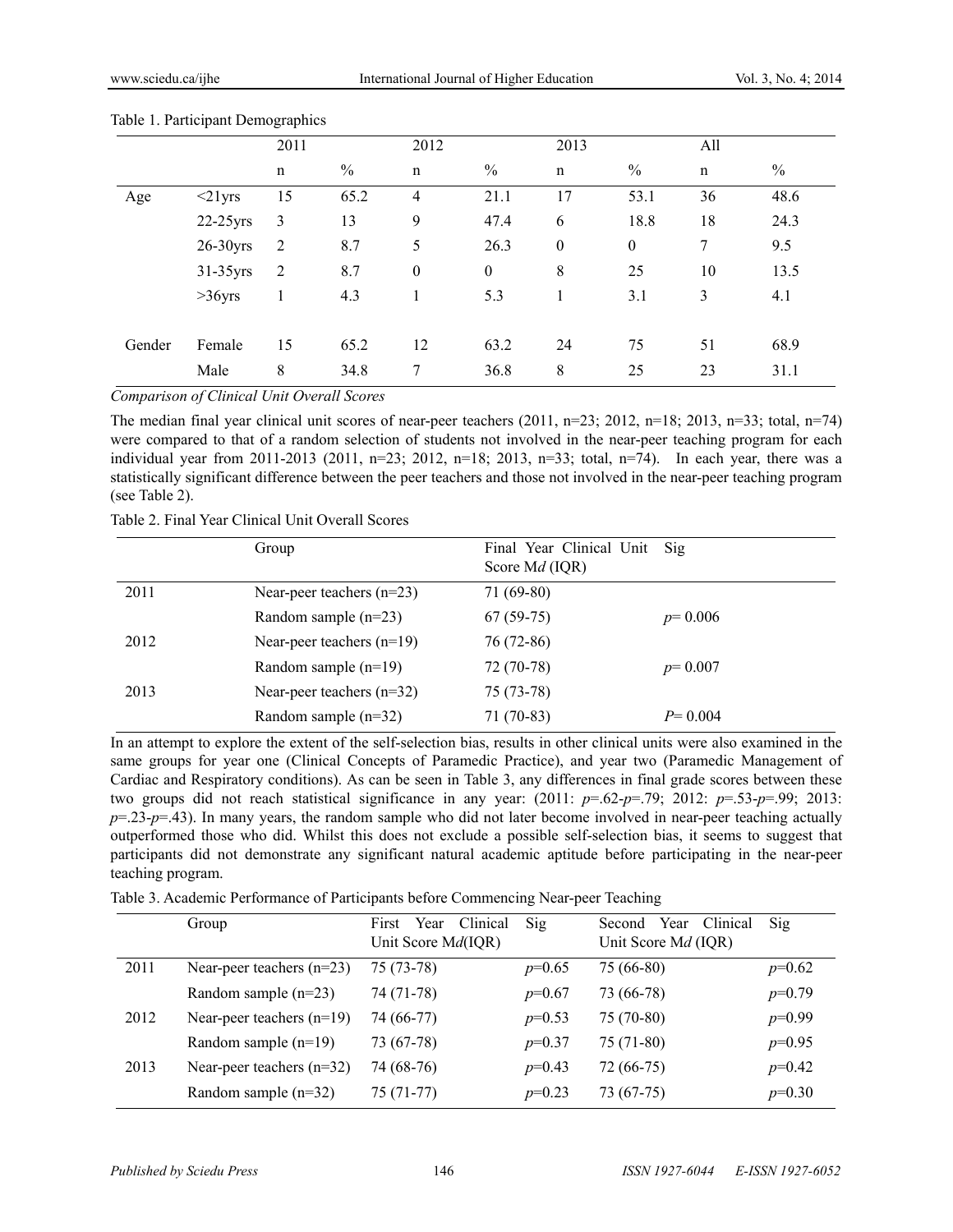The responses of near-peer teachers to the survey item 'Do you think this peer teaching project will help you to achieve better grades in your paramedic clinical units?' were examined. Possible responses were 'yes' or 'no', and as can be seen in Table 4, the overwhelming majority of responses were positive in every year this study operated (2011, 95.7%; 2012, 78.9%; 2013, 100%).

## Table 4. Near-peer Teaching Experience

| Do you think this peer teaching project will help you achieve better grades in your paramedic clinical units? |                |    |               |  |
|---------------------------------------------------------------------------------------------------------------|----------------|----|---------------|--|
|                                                                                                               |                | n  | $\frac{0}{0}$ |  |
| 2011                                                                                                          | Yes            | 22 | 95.7          |  |
|                                                                                                               | N <sub>0</sub> |    | 4.3           |  |
| 2012                                                                                                          | Yes            | 15 | 78.9          |  |
|                                                                                                               | No             | 4  | 21.1          |  |
| 2013                                                                                                          | Yes            | 32 | 100           |  |
|                                                                                                               | No             | 0  | $\theta$      |  |

# **5. Discussion**

Results from this three year comparative research design study have shown that near-peer teaching improves clinical final grade scores of undergraduate paramedic near-peer teachers, in comparison to colleagues not involved in the near-peer teaching program. These results add unique empirical data to existing knowledge surrounding near-peer teaching in paramedic and healthcare education.

There is growing support for peer teaching programs in undergraduate health care education, and this study provides further positive quantitative evidence for implementation of near-peer teaching programs in paramedic education. Establishing and monitoring near-peer teaching programs requires significant input from academic staff in terms of both effort and time. Therefore, before implementation it is important the efficacy of such programs for both learners and near-peer teachers is established. As mentioned in the literature review, there is already much data examining the effects of near-peer teaching on the learners, with this study now adding to knowledge surrounding possible benefits for the near-peer teachers. Literature is even more limited within paramedic education with Williams et al. (2013 (in press)) describing one of the only studies examining near-peer teaching in this field. This study has added an additional year of data, allowing for more powerful statistical analysis by increasing the sample size to 74 and specifically addressing the possible self-selection bias. In addition, while Williams et al.'s (2013 (in press)) study used single exam scores to examine the effects of near-peer teaching, this study facilitated a more thorough evaluation by comparing final grade scores for the entire unit.

Whilst partially addressed within this study through retrospective analysis, possible self-selection bias remains a significant difficulty when evaluating the effects of near-peer teaching upon the academic performance of the teachers themselves. In attempts to address this, other studies have utilised retrospective repeated measures analysis and novel methodological designs with varying degrees of success (Iwata et al., 2014; Peets et al., 2009). Ideally, participants should be selected so as to ensure those with natural academic aptitude are not over-represented in the near-peer teacher group, however forced participation raises ethical concerns. The best strategy to eliminate a self-selection bias, whilst also upholding the integrity of the near-peer teaching program is yet to be determined.

As well as demonstrating objective improvements to clinical grade scores, this study showed that participants viewed the near-peer teaching program as able to assist in improving their overall grades in clinical units. In all three years of this study, the significant majority of participants responded positively to the question 'Do you think this peer teaching project will help you to achieve better grades in your paramedic clinical units?'(2011, 95.7%; 2012, 78.9%; 2013, 100%). Similar findings have been reported in the fields of nursing, anatomy, physiotherapy, and medical education, with near-peer teachers describing experiences of deeper learning, reinforcement of learned content, and improved organisation and time management skills (Evans & Cuffe, 2009; Lockspeiser et al., 2008; McKenna & French, 2011; Youdas et al., 2008). It is an interesting additional finding that the perceived efficacy of the near-peer teaching program appears to match the objectively measured improvements in academic performance.

Future research could further explore any links between the near-peer teacher's perceptions of the program, and any changes in their final grades. The relationship, if any, between the amount of training in educational methodologies provided to the near-peer teachers and changes in unit grades is also poorly understood, and is worthy of further examination. Similarly, in order to determine the most effective near-peer teaching program design, future research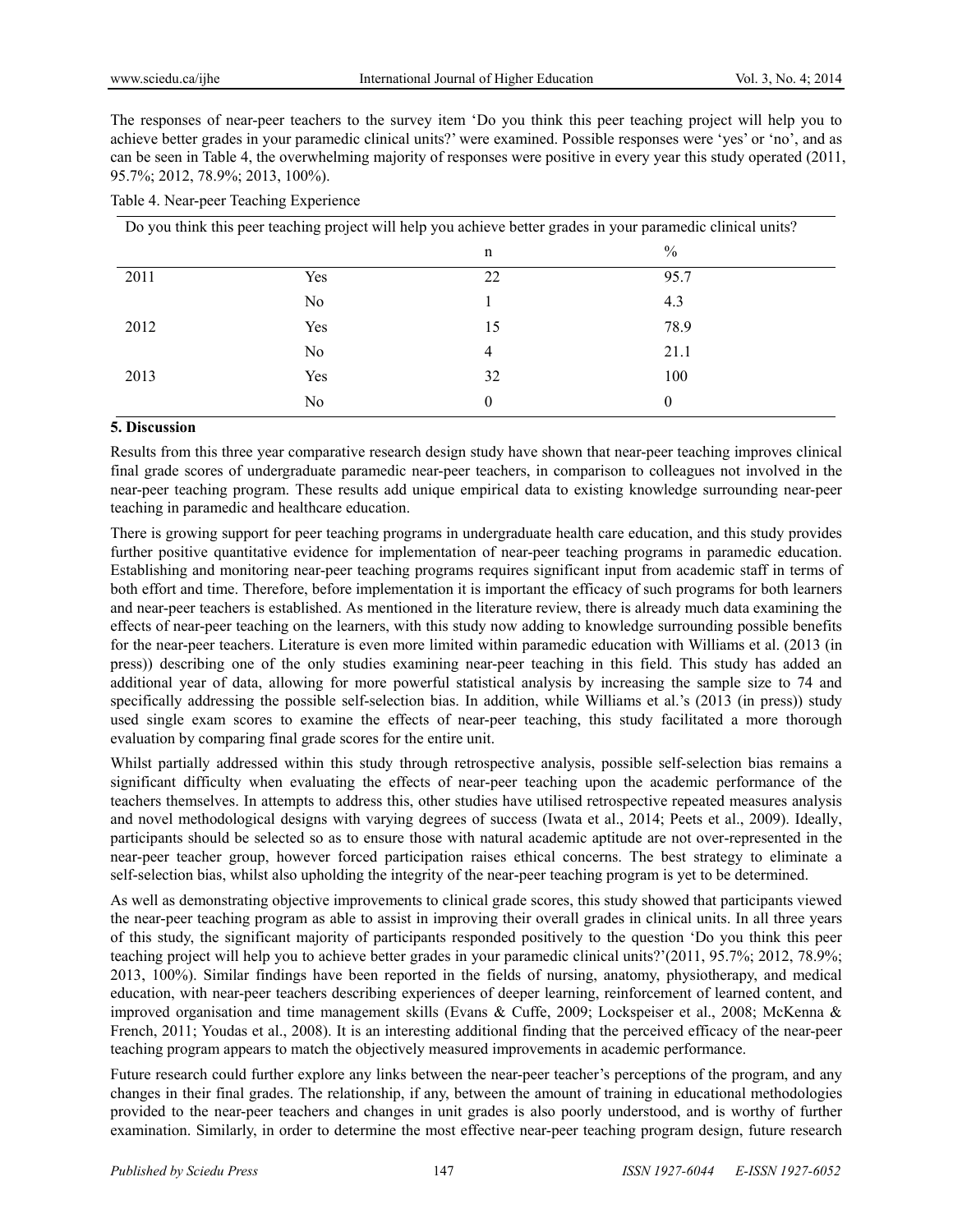could assess the effects of teaching session duration, frequency, and class composition upon knowledge and skill acquisition. Near-peer teaching is often perceived as a cost-effective method of education, however no studies evaluating any possible financial advantages could be found, and hence this could be an area for future research.

#### **6. Limitations**

Although larger than other studies of similar design, this study has a relatively small sample size, with data only collected from one Australian university campus. It is therefore difficult to generalise findings to all undergraduate paramedic students and courses. Even more caution should be taken when generalising conclusions to other health care disciples. Due to the large number of participants across three years, there were variations in the content taught by the near-peer teachers between years. This limited the ability to examine any links between the type of content taught and associated improvements in academic performance. Data were collected over a three year period, and hence the long-term effects of near-peer teaching remain unknown. Participation in the near-peer teaching program was voluntary, and hence there is a possibility of self-selection bias wherein students with more academic aptitude participated in the program. Hence, their clinical unit scores could be expected to be higher than their colleagues with or without participating in the near-peer teaching program. To counteract this, results were also compared in the same groups for clinical units in year one and two, to determine whether participants demonstrated increased academic ability prior to participation in the program. Increased attention to study design and sample selection could allow for prospective methodological minimisation of this self-selection bias.

#### **7. Conclusion**

This study over three years has demonstrated that participation in a near-peer teaching program can result in improved overall clinical unit grades for undergraduate paramedic near-peer teachers. When compared to colleagues not involved in near-peer teaching, these improvements remained statistically significant for all three years. This study has added objective data to the variety of subjective information evaluating the effects of near-peer teaching upon the teachers themselves within paramedic education. It appears that the teachers also view near-peer teaching as beneficial to improving their final grades. Although more robust methodological design is required to fully eliminate self-selection bias, these positive results add further weight to the mounting argument for implementation of near-peer teaching programs in undergraduate paramedic and health care education.

### **References**

- Best, G., Hajzler, D., Ivanov, T., & Limon, J. (2008). Peer Mentoring as a Strategy to Improve Paramedic Students' Clinical Skills. *Journal of Peer Learning, 1*(1), 13-25.
- Evans, D. J. R., & Cuffe, T. (2009). Near-Peer Teaching in Anatomy: An Approach for Deeper Learning. *Anatomical Sciences Education, 2*(5), 227-233. http://dx.doi.org/10.1002/ase.110
- Hughes, T. C., Jiwaji, Z., Lallu, K., Lloyd-Lavery, A., Lota, A., Dale, A., Bulstrode, C. J. (2010). Advanced Cardiac Resuscitation Evaluation (ACRE): A randomised single-blind controlled trial of peer-led vs. expert-led advanced resuscitation training. *Scandinavian Journal of Trauma, Resuscitation and Emergency Medicine, 18*(1), 3-9. http://dx.doi.org/10.1186/1757-7241-18-3
- Iwata, K., Furmedge, D. S., Sturrock, A., & Gill, D. (2014). Do peer-tutors perform better in examinations? An analysis of medical school final examination results. *Medical Education, 48*(7), 698-704. http://dx.doi.org/10.1111/medu.12475
- Lockspeiser, T. M., O'Sullivan, P., Teherani, A., & Muller, J. (2008). Understanding the experience of being taught by peers: the value of social and cognitive congruence. *Advances in Health Science Education, 13*(3), 361-372. http://dx.doi.org/10.1007/s10459-006-9049-8
- McKenna, L., & French, J. (2011). A step ahead: Teaching undergraduate students to be peer teachers. *Nurse Education in Practice, 11*(2), 141-145. http://dx.doi.org/10.1016/j.nepr.2010.10.003
- McLelland, G., McKenna, L., & French, J. (2013). Crossing professional barriers with peer-assisted learning: Undergraduate midwifery students teaching undergraduate paramedic students. *Nurse Education Today, 33*(7), 724-728. http://dx.doi.org/10.1016/j.nedt.2012.10.016
- O'Meara, P. (2009). Paramedics marching towards professionalism. *Journal of Emergency Primary Health Care, 7*(1), 1-5.